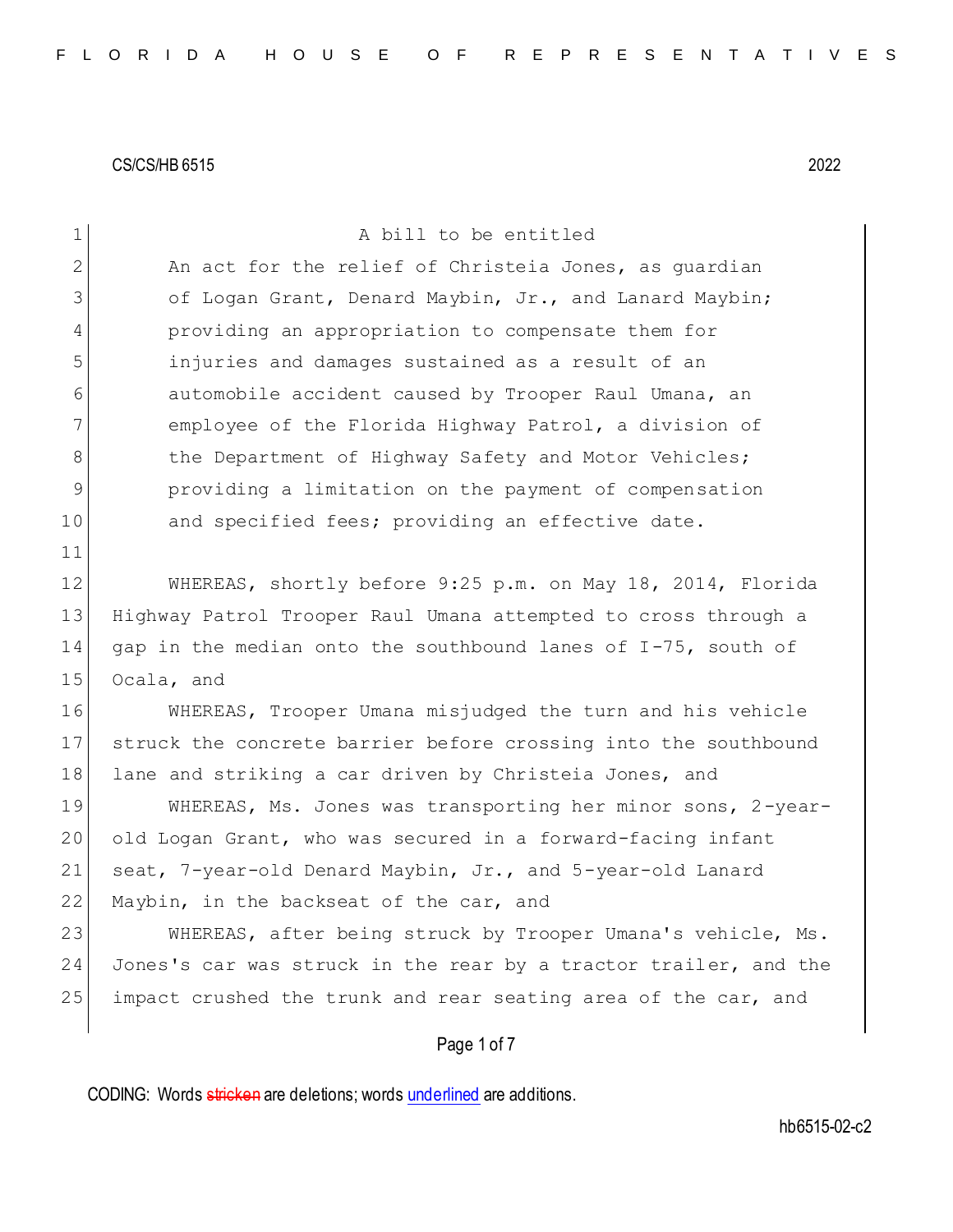26 WHEREAS, the car was propelled off the road, where it 27 struck a tree and caught fire, and 28 WHEREAS, all three children were transported by helicopter 29 to the University of Florida Health Shands Hospital in 30 Gainesville, and 31 WHEREAS, at the hospital, Logan Grant was diagnosed with a 32 severe traumatic brain injury, extensive facial fractures, 33 pulmonary edema, and respiratory failure, and 34 WHEREAS, Logan Grant remained in the hospital for a month 35 before he was discharged to Brooks Rehabilitation Hospital in 36 Jacksonville for 2 weeks of brain injury rehabilitation, and 37 WHEREAS, Logan Grant continues to receive speech therapy 38 weekly and struggles with expressive and receptive language, and 39 WHEREAS, Logan Grant also exhibits left-side body weakness 40 and behavioral difficulties, and 41 WHEREAS, Logan Grant's past medical bills exceed \$310,000, 42 and Medicaid has asserted a lien of \$135,161.64, and 43 WHEREAS, pediatric physical medicine and rehabilitation 44 specialist Dr. Paul Kornberg has examined Logan Grant and has 45 observed ongoing left hemiparesis with motor, perceptual, 46 communicative, cognitive, and behavioral impairments of a 47 permanent nature which will prevent him from achieving gainful 48 employment, and 49 WHEREAS, Dr. Kornberg reported that Logan Grant is at a 50 high risk for developing seizures in the future, requires

## Page 2 of 7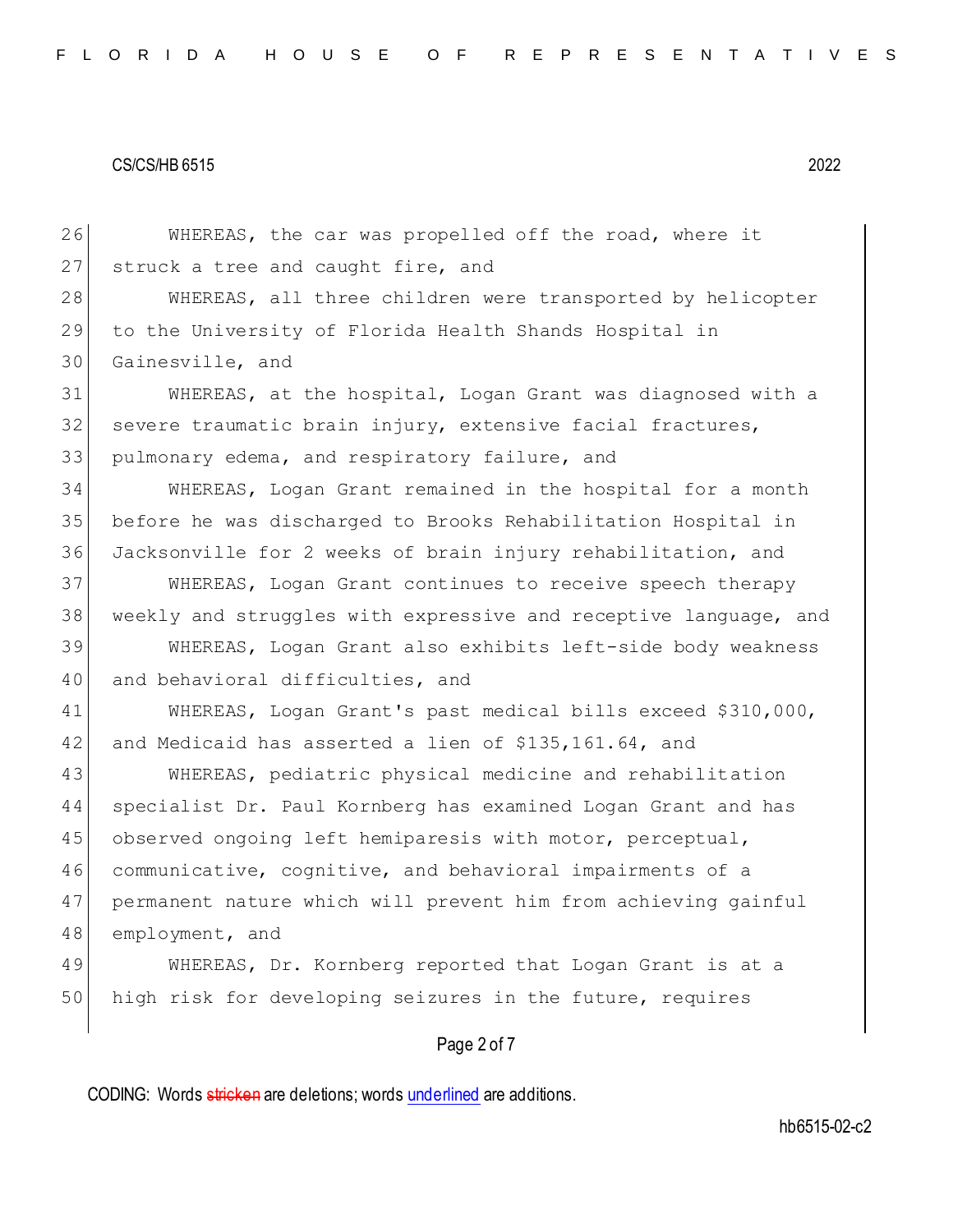51 ongoing bracing of his left ankle to improve gait, is 52 anticipated to require a scooter for long-distance mobility by 53 the age of 30, is likely to require invasive treatment or 54 orthopedic surgery in the form of left heel cord lengthening in 55 the future, and is expected to be unable to live alone as an 56 adult, necessitating guardianship and attendant care, and

 WHEREAS, Dr. Michael Shahnasarian has estimated Logan Grant's future medical and palliative care needs to be \$6,702,555, and his loss of earning capacity over his lifetime to be between \$1,543,014 and \$2,810,754, and

61 WHEREAS, Lanard Maybin arrived at Shands Hospital with a 62 Glasgow Coma Scale of 7, a head injury, a facial laceration, and 63 a shoulder injury that required surgery, and

64 WHEREAS, a plastic surgeon repaired Lanard Maybin's facial 65 laceration during his stay in the pediatric intensive care unit 66 before he was discharged from the hospital on May 22, 2014, and

67 | WHEREAS, since the accident, Lanard Maybin has experienced 68 | night terrors and changes in behavior and temperament, and has 69 gained significant weight, and

 WHEREAS, in early 2019, Dr. Patrick Gorman evaluated Lanard Maybin and diagnosed him as having posttraumatic stress disorder and significant neurocognitive difficulties secondary to 73 traumatic brain injury, and

74 WHEREAS, Lanard Maybin's past medical bills amount to  $75$   $\frac{535}{584.16}$ , and Medicaid has asserted a lien in the amount of

## Page 3 of 7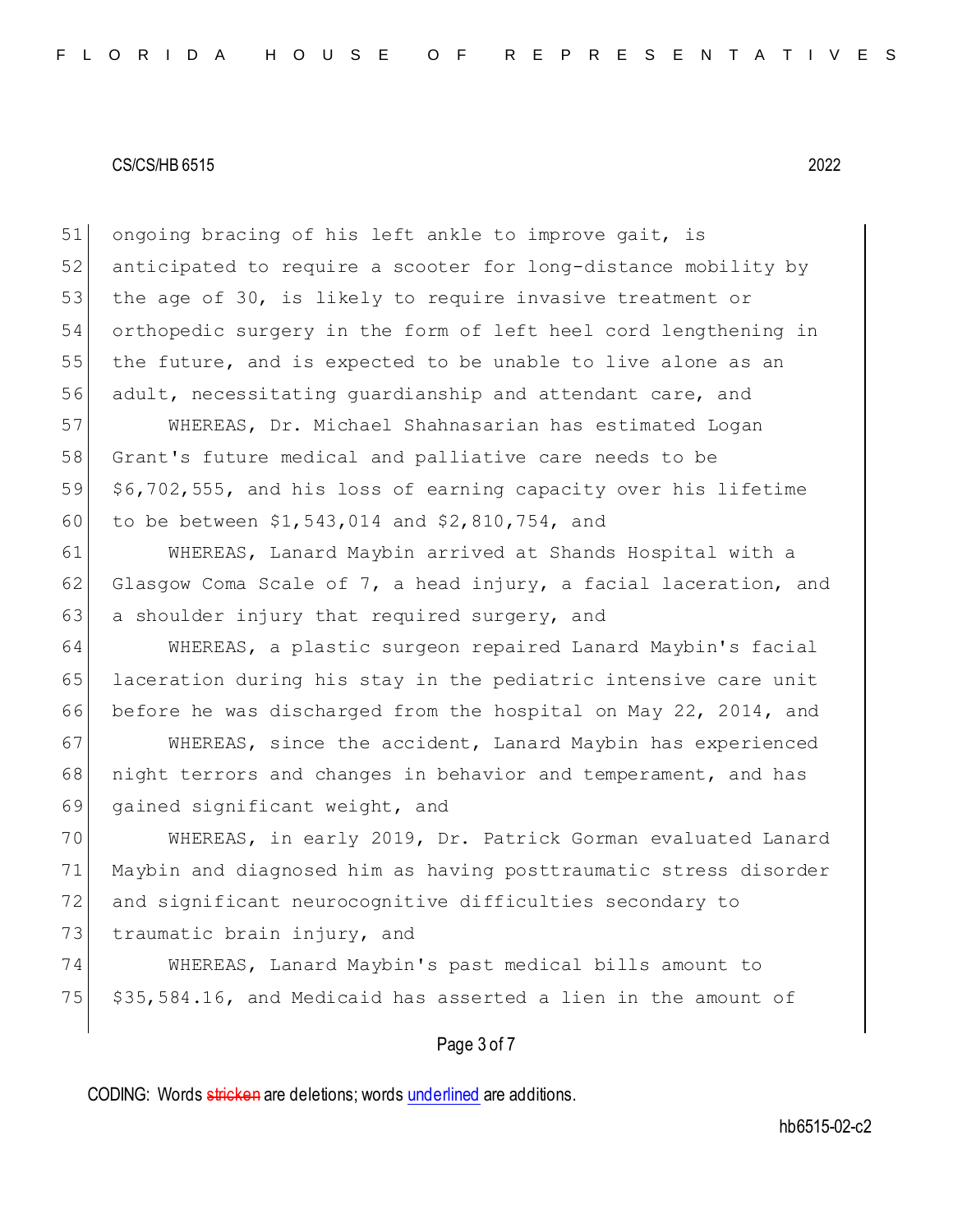76 \$22,525.66, and

77 WHEREAS, at Shands Hospital, Denard Maybin, Jr., was 78 intubated, was put on mechanical ventilation for a day, and was 79 diagnosed with a severe traumatic brain injury and a 80 subcutaneous soft tissue scalp laceration that required surgery, 81 and

82 WHEREAS, Denard Maybin, Jr., remained hospitalized for 2 83 weeks before he was transferred to Brooks Rehabilitation Center 84 for acute inpatient rehabilitation, and

85 WHEREAS, the rehabilitation center noted that Denard 86 Maybin, Jr., had significant cognitive deficits as well as 87 impulsivity and behavioral changes, and

88 WHEREAS, Denard Maybin, Jr., continues to receive 89 occupational therapy, physical therapy, and speech therapy, and

90 WHEREAS, the past medical bills of Denard Maybin, Jr., 91 exceed \$175,000, and Medicaid has asserted a lien of \$96,833.99, 92 and

93 WHEREAS, Dr. Kornberg has diagnosed Denard Maybin, Jr., 94 with permanent impairment that will prevent him from achieving 95 gainful employment, and

96 WHEREAS, Dr. Kornberg reported that Denard Maybin, Jr., is 97 at a high risk for developing seizures in the future and that he 98 is expected to be unable to live alone as an adult,

99 necessitating quardianship and attendant care, and

100 WHEREAS, Dr. Shahnasarian has estimated future medical and

### Page 4 of 7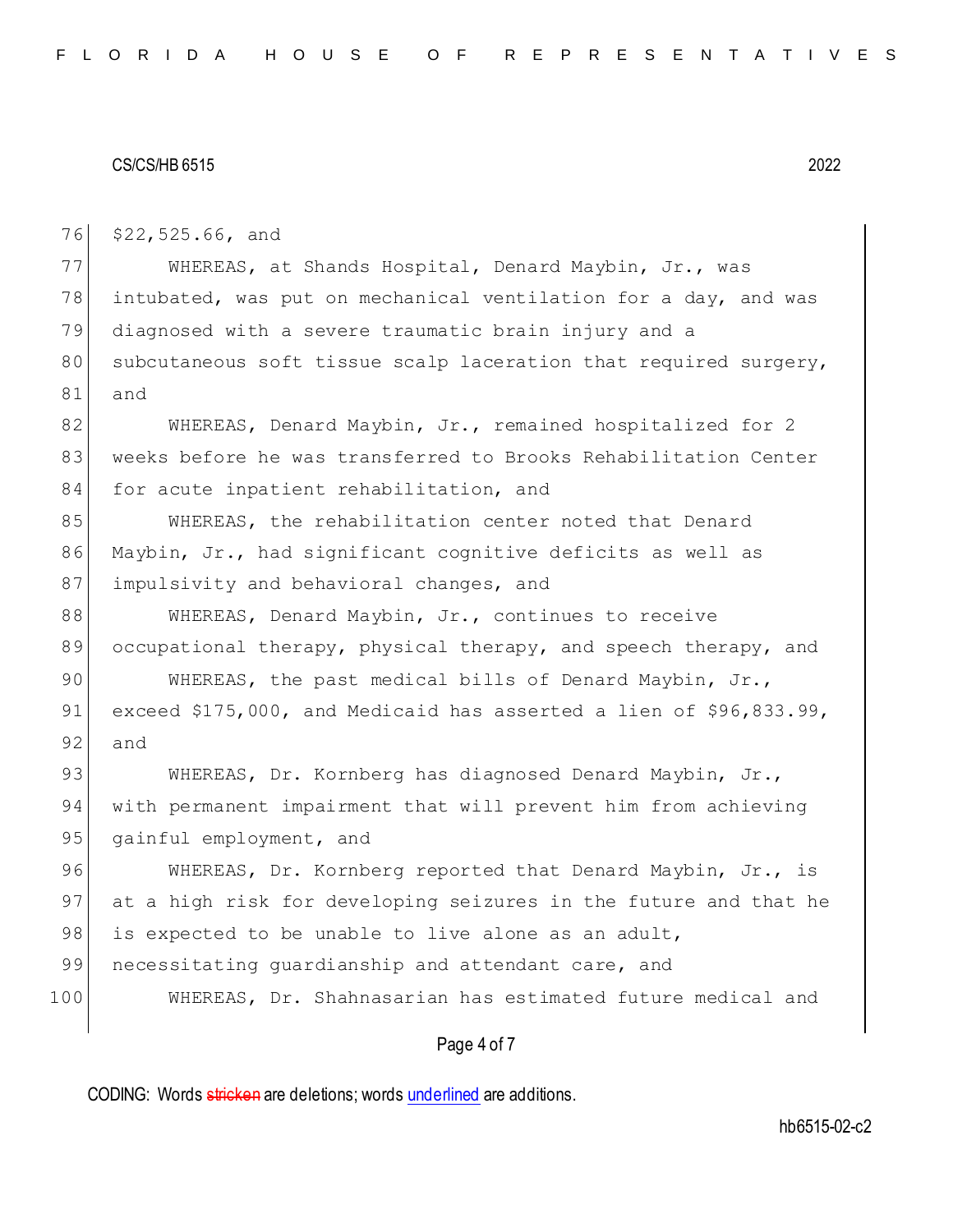101 palliative care needs of Denard Maybin, Jr., to be \$5,773,129, 102 and his loss of earning capacity over his lifetime to be between 103 \$1,568,817 and \$2,858,577, and

104 WHEREAS, Trooper Umana was an employee of the Florida 105 Highway Patrol, a division of the Department of Highway Safety 106 and Motor Vehicles, and

107 WHEREAS, Trooper Umana had a duty to use reasonable care to 108 avoid accidents and injury to himself and others while driving 109 his patrol vehicle, and

 WHEREAS, Ms. Jones, as parent and natural guardian of Logan Grant, Denard Maybin, Jr., and Lanard Maybin, through a lawsuit filed in the Circuit Court of the Ninth Judicial Circuit in and for Orange County under case number 2017-CA-00732-O, alleged that the negligence of the Florida Highway Patrol, through its trooper, was the proximate cause of serious injuries to her 116 minor sons, and

117 WHEREAS, Ms. Jones, through a separate lawsuit filed in the 118 Circuit Court of the Ninth Judicial Circuit in and for Orange 119 County under case number 2018-CA-004258-O, alleged that the 120 negligence of the Florida Highway Patrol, through its trooper, 121 was the proximate cause of her own injuries, and

 WHEREAS, on November 30, 2018, in case number 2017-CA-123 00732-O, Ms. Jones and the Florida Highway Patrol entered into a settlement agreement regarding the claims of Ms. Jones and her minor sons which arose out of the accident described in this

## Page 5 of 7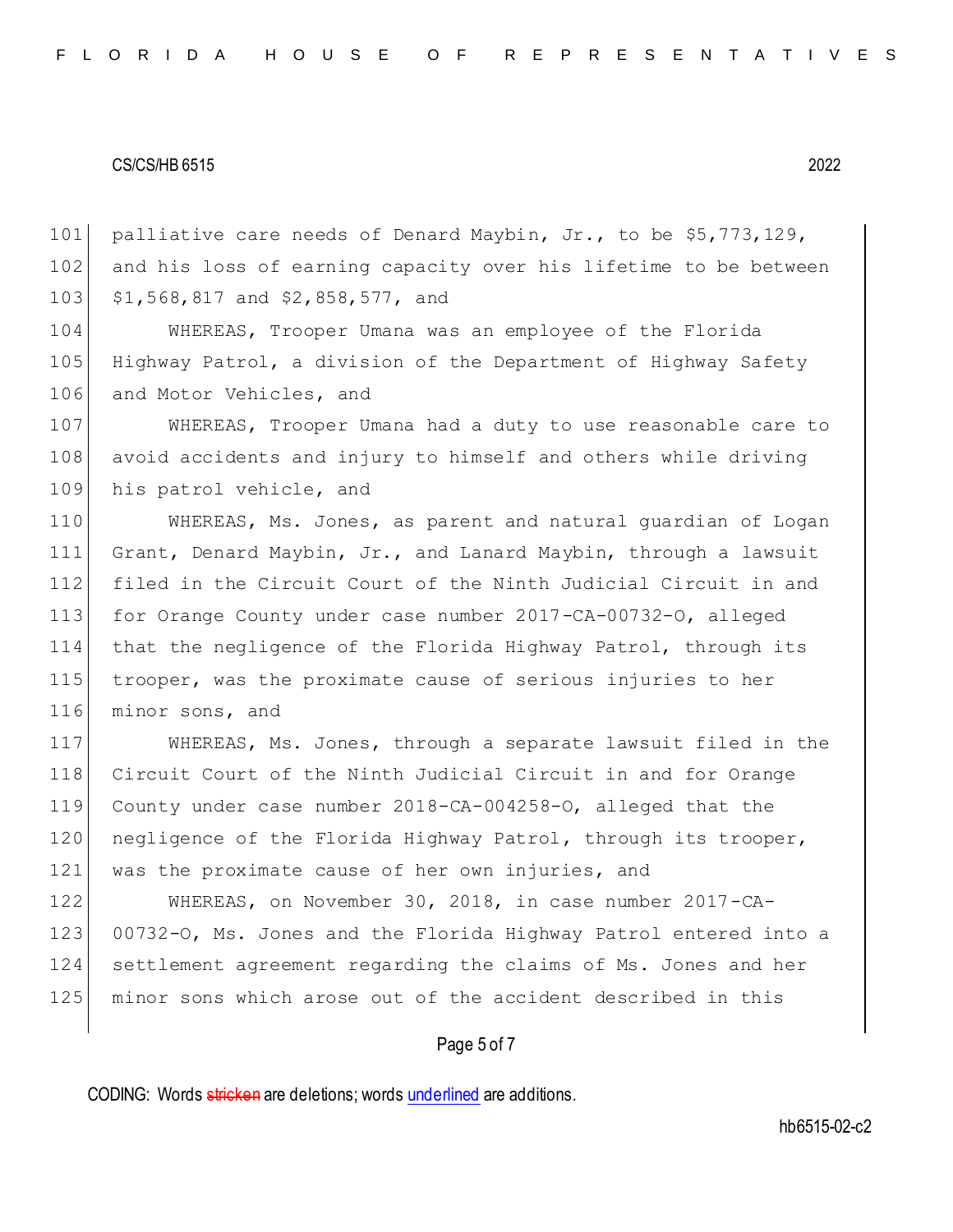126 act, including the claims under case number 2018-CA-004258-O, 127 which are to be dismissed with prejudice, and 128 WHEREAS, Ms. Jones and the Florida Highway Patrol 129 acknowledged that if the case had gone to trial, a jury could 130 reasonably have awarded damages to Ms. Jones in the amount of 131 \$18 million, and both parties agreed to a settlement in the 132 total amount of \$7.785 million, and 133 WHEREAS, the settlement agreement requires the Division of 134 Risk Management of the Department of Financial Services to pay 135 \$285,000 to Ms. Jones pursuant to the statutory limits of 136 liability in s. 768.28, Florida Statutes, and 137 WHEREAS, Ms. Jones seeks satisfaction of the remaining 138 balance of the settlement agreement, which is \$7.5 million, NOW, 139 THEREFORE, 140 141 Be It Enacted by the Legislature of the State of Florida: 142 143 Section 1. The facts stated in the preamble to this act 144 are found and declared to be true. 145 Section 2. The sum of \$7.5 million is appropriated from 146 the Highway Safety Operating Trust Fund to the Department of 147 Highway Safety and Motor Vehicles for the relief of Christeia 148 Jones as compensation for injuries and damages sustained by her 149 and her minor sons, Logan Grant, Denard Maybin, Jr., and Lanard 150 Maybin.

## Page 6 of 7